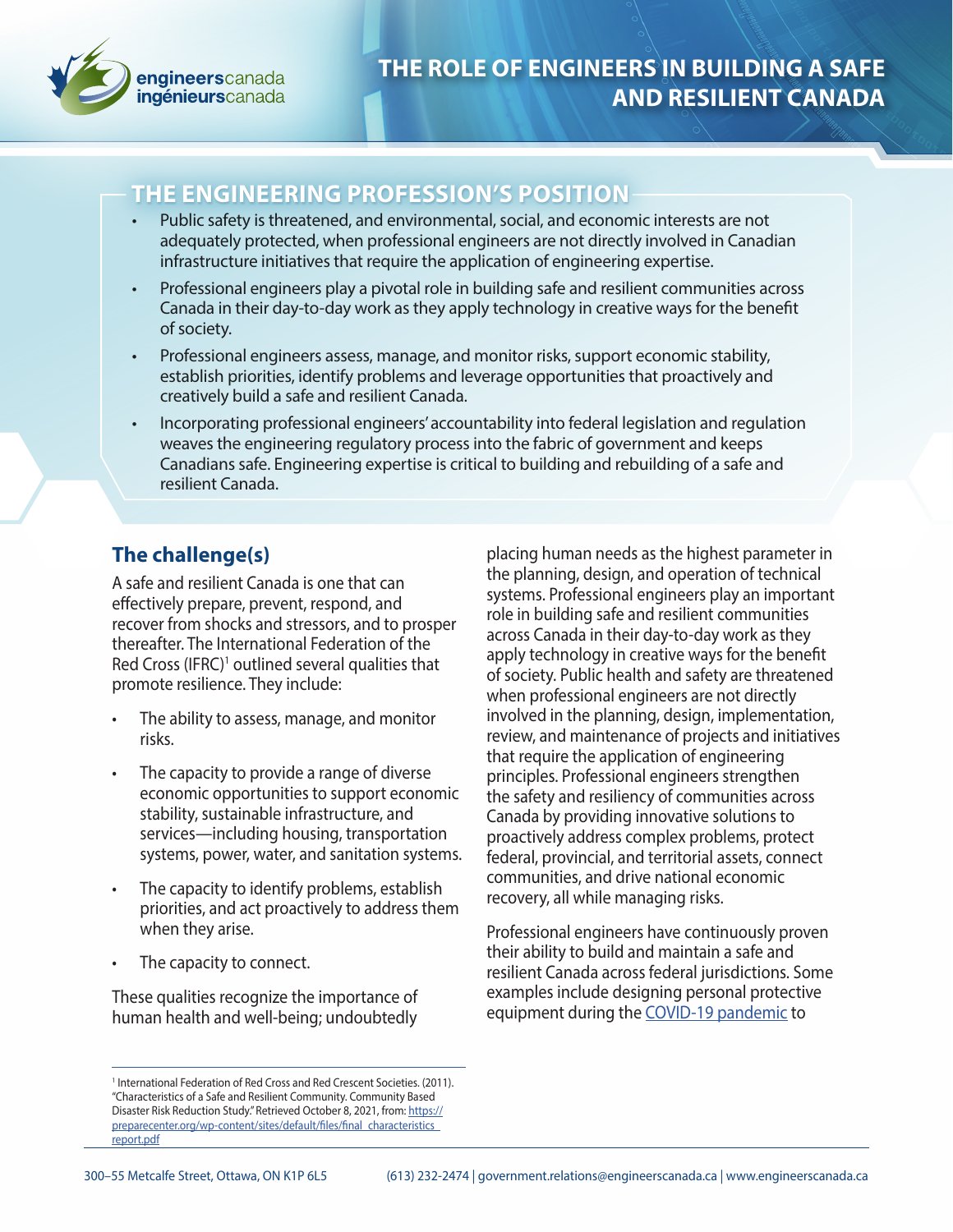

mitigate public health risks; providing unbiased [climate adaptation and mitigation](https://engineerscanada.ca/sites/default/files/public-policy/climatechange-en.pdf) expertise to safeguard public infrastructure; connecting communities through [sustainable broadband](https://engineerscanada.ca/sites/default/files/2021-03/Building-Canadas-high-speed-broadband-through-a-sustainable-digital-infrastructure-EN.pdf) technology; [collaborating with Indigenous](https://engineerscanada.ca/sites/default/files/public-policy/nps-infrastructure-first-nations-en.pdf)  [leaders](https://engineerscanada.ca/sites/default/files/public-policy/nps-infrastructure-first-nations-en.pdf) to strengthen infrastructure within First Nations communities; enhancing [innovation](https://engineerscanada.ca/sites/default/files/2021-03/Research-Development-and-Innovation-EN.pdf)  [and productivity](https://engineerscanada.ca/sites/default/files/2021-03/Research-Development-and-Innovation-EN.pdf) across Canada by supporting [diversity, equity, and inclusion](https://engineerscanada.ca/sites/default/files/public-policy/nps-diversity-inclusion-en.pdf) practices within the profession; strengthening national [cybersecurity](https://engineerscanada.ca/sites/default/files/public-policy/cyber-security-en.pdf) from unauthorized access or attacks that are aimed for exploitation; and supporting the development of artificial intelligence engineering technology in [autonomous and](https://engineerscanada.ca/sites/default/files/public-policy/ai-technology-auto-connected-vehicles-en.pdf)  [connected vehicles](https://engineerscanada.ca/sites/default/files/public-policy/ai-technology-auto-connected-vehicles-en.pdf).

#### **How Engineers Canada has contributed**

Engineers Canada understands the importance of actively engaging with the federal government on initiatives that impact the work that professional engineers do and that include activities that could involve engineering work. We have built strong and open working relationships with the federal government, both with parliamentarians and senior federal officials.

In collaboration with the 12 provincial and territorial engineering regulators, Engineers Canada has contributed unbiased expertise to strengthen the safety and resiliency of communities across Canada. Initiatives include:

- Developing [National Position Statements](https://engineerscanada.ca/public-policy/national-position-statements) that highlight the engineering profession's position on key issues relating to the public interest.
- Contributing to [federal initiatives](https://engineerscanada.ca/public-policy/government-submissions) by providing evidence-based recommendations to the federal government.
- Developing [national guidelines](https://engineerscanada.ca/regulatory-excellence/national-engineering-guidelines) and papers that serve the needs of regulators, engineers, and applicants for licensure.
- Maintaining [accreditation](https://engineerscanada.ca/accreditation/about-accreditation) standards within Canadian undergraduate programs in engineering, which safeguard the public with consistent academic requirements for licensure and service.
- Strengthening public safety through equity, [diversity, and inclusion](https://engineerscanada.ca/diversity/about-diversity-in-engineering) practices, specifically through [Engineers Canada's 30 by 30](https://engineerscanada.ca/diversity/women-in-engineering/30-by-30) initiative, that promote innovative thinking to solve complex societal problems.

### **Recommendation to the federal government**

The federal government's willingness to coordinate and collaborate with the engineering profession is essential in ensuring a safe and resilient Canada. Professional engineers possess the skills and knowledge to respond and advise the federal government on current and future challenges. The application of engineering principles and expertise spans across every federal department, from providing insight to strengthen Canada's innovative output, protecting structural integrity of physical infrastructure, protecting the natural environment, strengthening diversity and inclusion initiatives, providing input for national educational initiatives and programming, and protecting the national economy. Engineering expertise is essential in supporting federal projects and initiatives that protect and strengthen Canadian communities.

The federal government should:

- Ensure that any legislation or regulations that refer to engineering work require the involvement of a professional engineer, licensed in accordance with provincial and territorial engineering acts.
- Adopt a government-wide policy to ensure that engineering work is performed by individuals who are licensed to do so, thereby